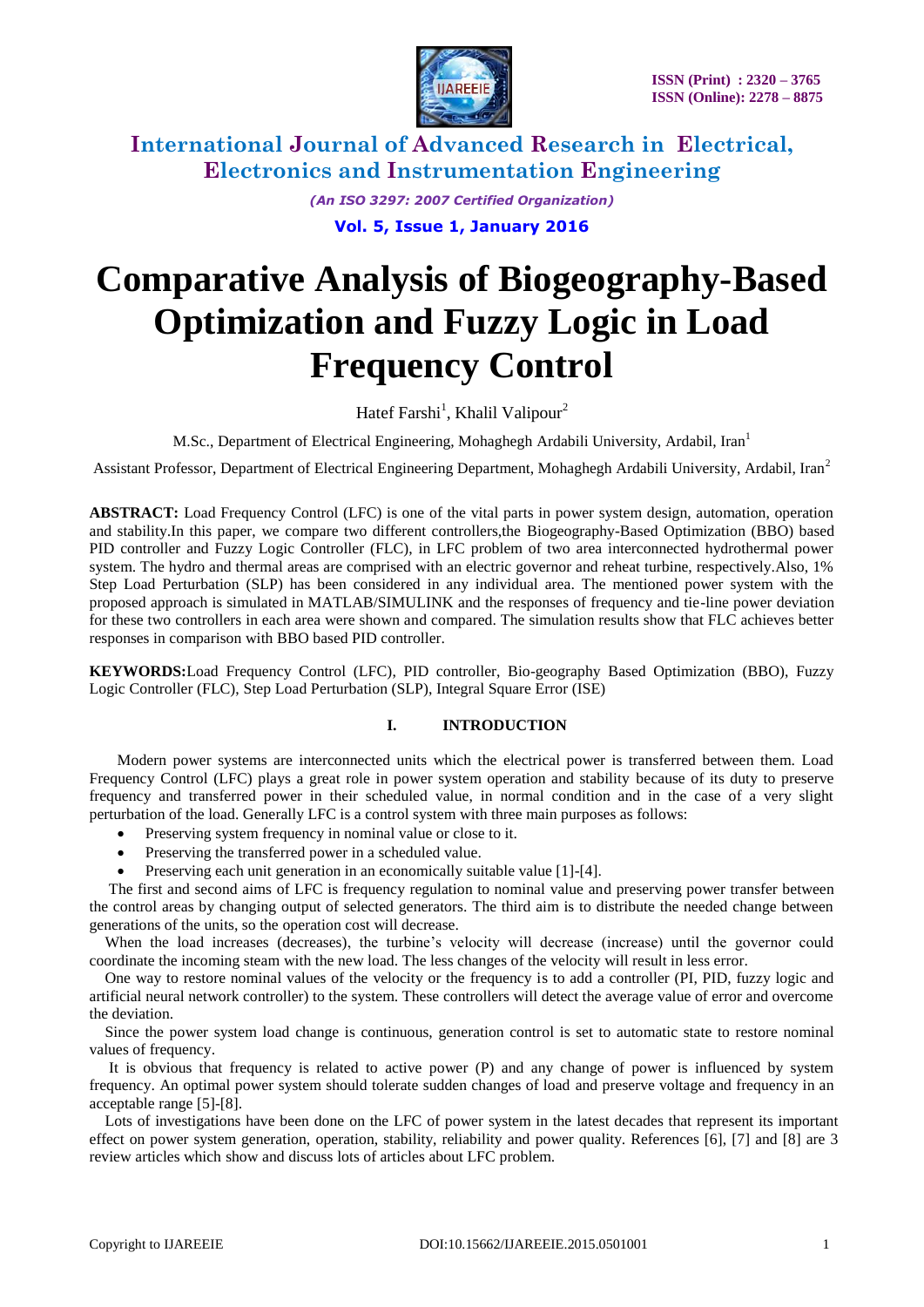

*(An ISO 3297: 2007 Certified Organization)*

### **Vol. 5, Issue 1, January 2016**

### **II. SYSTEM MODELLING**

#### **A. Two-area LFC Model**

Generally, power system consists of several subsystems interconnected through tie lines. The investigated LFC system, in this paper, consists of two hydro-thermal areas. Area 1 is reheat thermal system and area 2 is hydro system. The hydro area is comprised with an electric governor and thermal area is comprised with reheat turbine. 1% step load perturbation is considered in both thermal and hydro area.

The generalized model of two-area interconnected power system is shown in figures 1. Also, nomenclature for various symbols is given after appendix.



Fig. 1. Investigated two-area power system.

#### **B. Thermal Unit**

 The thermal unit of investigated two-area power system consists of governor and steam turbine with reheater. Dynamic model of this thermal area is shown in figure 2.



Fig. 2. Dynamic model of thermal area.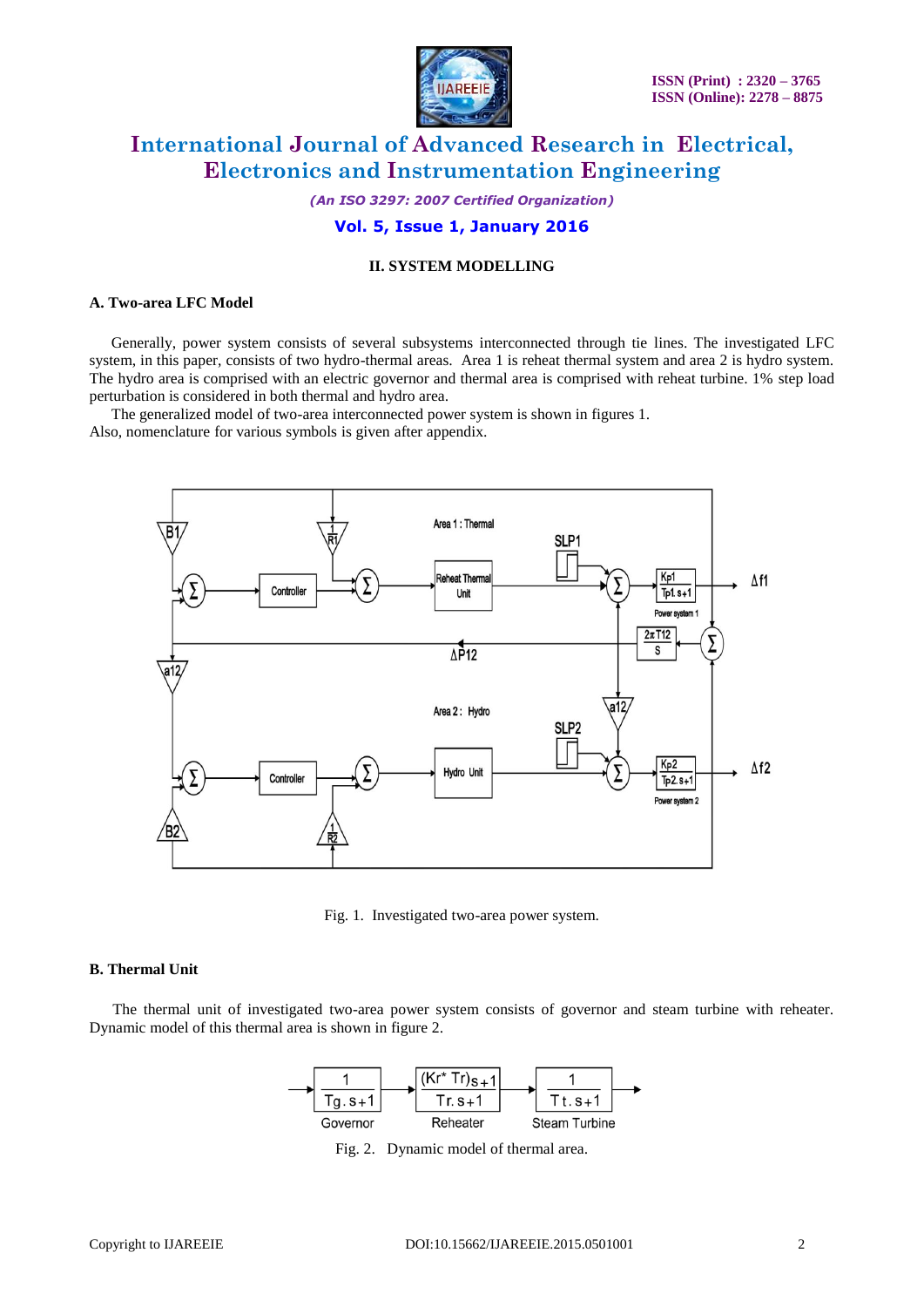

*(An ISO 3297: 2007 Certified Organization)*

### **Vol. 5, Issue 1, January 2016**

### **C. Hydro Unit**

 The hydro area of investigated power system includes electric governor and hydro turbine. Dynamic model of this hydro area is shown in figure 3.



Fig. 3. Dynamic model of hydro area.

#### **III. BBO BASED PID CONTROLLER**

BBO is an evolutionary algorithm that uses the mathematical models and concepts of the biogeography. These models describe migration of species between habitats in an ecosystem and how species arise or disappear. BBO, introduced by Dan Simon in 2008 [9], is a population-based global optimization algorithm inspired by the science of biogeography. In BBO, each possible solution is considered as a habitat and their features that characterize habitability are called Suitability Index Variables (SIV). The goodness of each solution is called its Habitat Suitability Index (HSI), where a high HSI of an island means good performance on the optimization problem, and vice versa.

The method to generate the next generation in BBO is by immigrating solution features to other islands, and receiving solution features by emigration from them.

The immigration rate and emigration rate of the  $j<sup>th</sup>$  island can be formulated as follows [10]:

$$
\lambda_{S_j} = I_m \left( 1 - \frac{S_j}{S_{max}} \right) \tag{1}
$$

$$
\mu_{S_j} = \frac{E_m \cdot S_j}{S_{max}} \tag{2}
$$

Where  $\lambda_{s_j}$  and  $\mu_{s_j}$  are the immigration and emigration rates;  $I_m$  is the maximum possible immigration rate;  $E_m$  is the maximum possible emigration rate;  $S_j$  is the number of species; and  $S_{max}$  is the maximum number of species.

Mutation operator modifies a habitat's SIV randomly based on mutation rate. The mutation rate  $m_{s_j}$  is expressed as (3).

$$
m_{S_j} = m_{max} \left( \frac{1 - P_{S_j}}{P_{max}} \right) \tag{3}
$$

Where  $m_{max}$  is the maximum mutation rate;  $P_{max}$  is the maximum species count probability;  $P_{S_j}$  is the species count probability which is given by (4).

$$
P_{S_j} = \begin{cases} \n-\left(\lambda_{S_j} + \mu_{S_j}\right) P_{S_j} + \mu_{(S+1)_j} P_{(S+1)_j} S = 0\\ \n-\left(\lambda_{S_j} + \mu_{S_j}\right) P_{S_j} + \lambda_{(S-1)_j} P_{(S-1)_j} + \mu_{(S+1)_j} P_{(S+1)_j} 1 \ll S \ll S_{max} - 1\\ \n-\left(\lambda_{S_j} + \mu_{S_j}\right) P_{S_j} + \lambda_{(S-1)_j} P_{(S-1)_j} S = S_{max} \n\end{cases} \tag{4}
$$

Where  $\mu_{(S+1)_i}$  and  $\lambda_{(S-1)_i}$  are the emigration and immigration rates for the j<sup>th</sup> habitat contain (s+1) and (s-1) number of species, respectively.

The implementation of this algorithm is briefly listed in the following process: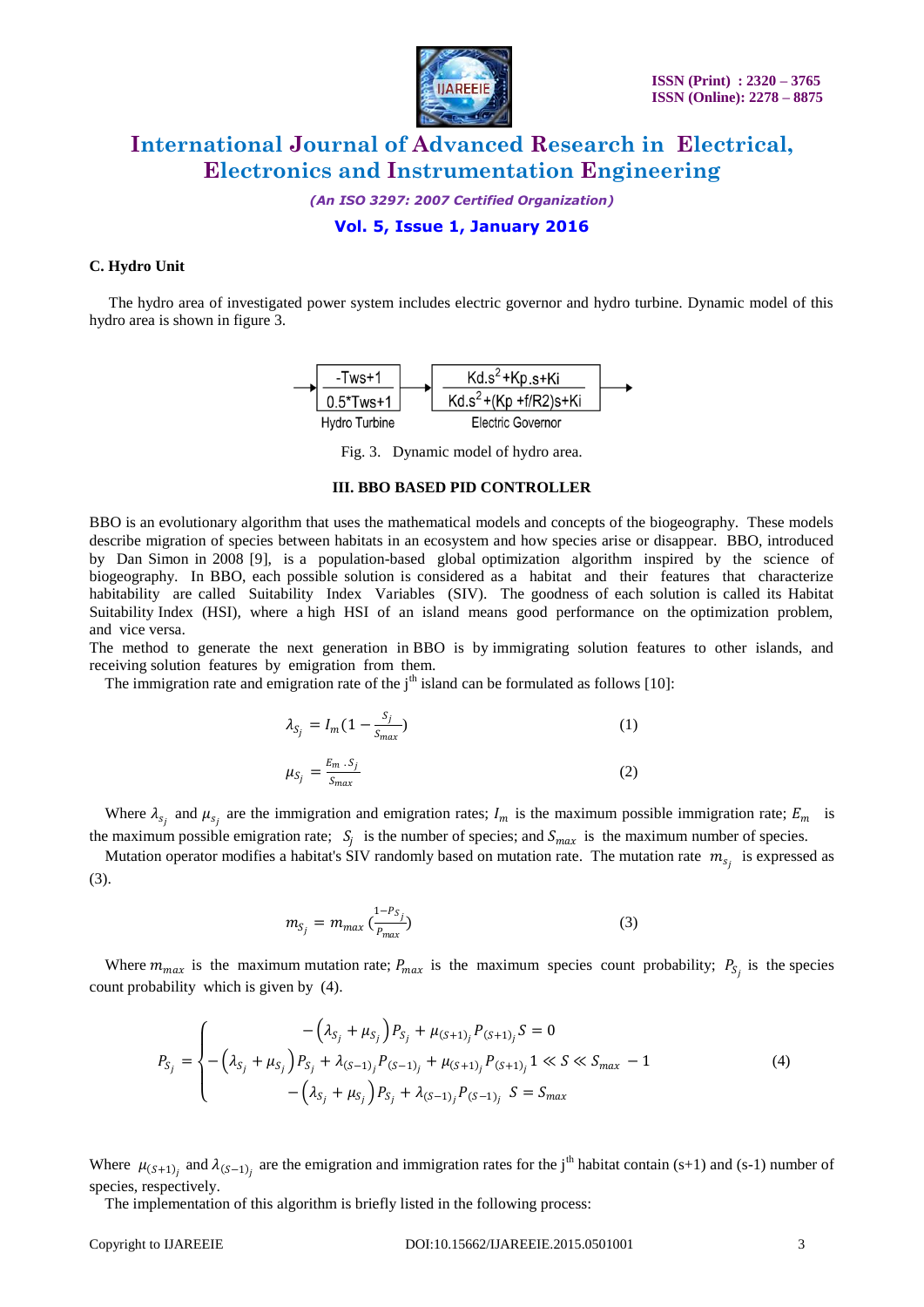

*(An ISO 3297: 2007 Certified Organization)*

### **Vol. 5, Issue 1, January 2016**

- Define the problem, variables and select BBO parameters (number of habitats, immigration rate  $(\lambda)$ , mutation rate (m), and emigration rate  $(\mu)$ )
- Initialize the habitats
- Modify habitats (migration) based on  $\lambda$ ,  $\mu$
- Mutation
- If termination criteria is reached, End. Otherwise go to step 3 for next iteration [10],[ 11].

In spite of many complicated control theories and techniques, more than 90% of control strategies still use PID controllers. This is mainly because of structural simplicity, high reliability, good stability and the convenient ratio between performances and cost of PID controller [12],[13].

 A typical structure of a PID controller includes three separate elements: the proportional, integral and derivative values. So, BBO technique is used to optimize the PID parameters by Integral Square Error (ISE) criteria (Equation 5) in this paper.

$$
J = \int (\Delta f 1^2 + \Delta f 1^2 + \Delta P t i e^2)
$$
 (5)

∆Ptie and ∆f are tie-line power and frequency deviations, respectively.

The effect of PID controller parameters on a closed loop system is summarized in the table 1.

| <b>Parameter</b> | <b>Rise time</b> | Overshoot | <b>Settling time</b> | <b>Steady state</b><br>error |
|------------------|------------------|-----------|----------------------|------------------------------|
| kp               | Decrease         | Increase  | Small change         | Decrease                     |
| ki               | Decrease         | Increase  | Increase             | Eliminate                    |
| kd               | Small change     | Decrease  | Decrease             | No change                    |

#### Table 1.Effect of PID parameters.

#### **IV. FUZZY LOGIC CONTROLLER**

Since power system dynamic characteristics are complex and variable, conventional control methods cannot provide good results. Intelligent controller can be replaced with conventional controller to get fast and good dynamic response in load frequency problems. FLC can be more useful in solving large scale of controlling problems in comparison with conventional controllers. FLC is designed to minimize fluctuation on system outputs (∆f1, ∆f2 and ∆Ptie). There are many studies on LFC of power system with fuzzy logic controller like [14],[15].

A FLC consist of three sections namely fuzzifier, rule base and defuzzifier as shown in figure 4.



The ACE and its derivation are inputs of FLC. Two inputs signals are converted to fuzzy numbers first in fuzzifier. Then, fuzzy rules which shown in table 2 are applied and, finally, fuzzy resultants representing the controller output are converted to the crisp values using the central of area (COA) defuzzifier scheme.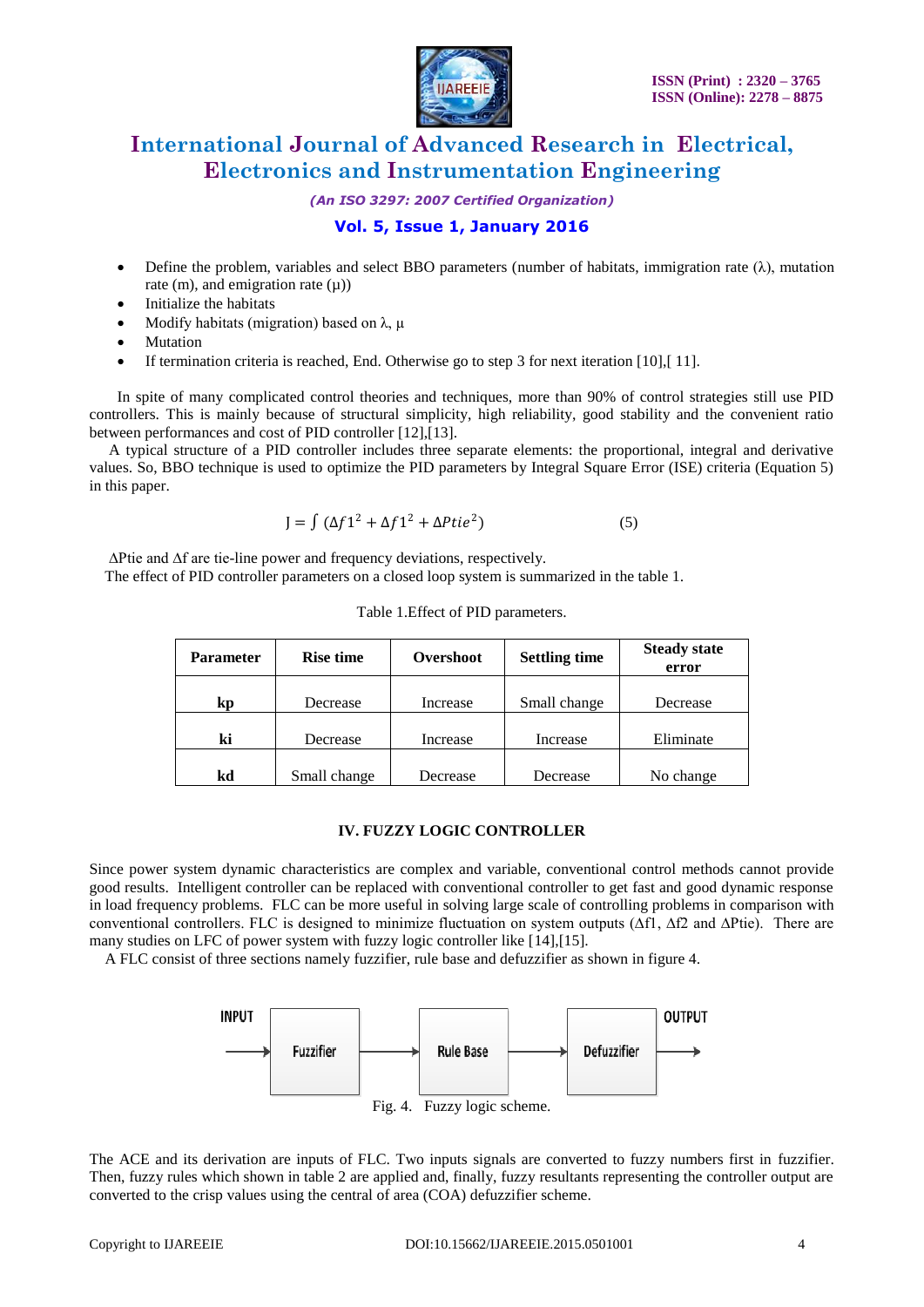

*(An ISO 3297: 2007 Certified Organization)*

### **Vol. 5, Issue 1, January 2016**

 Five membership functions are used in both inputs and output of this fuzzy system which are as follows: Positive Big (PB), Positive Small (PS), Zero (Z), Negative Small (NS), Negative Big (NB), Small (S), Medium (M), Big (B), very Big (VB), Very Very Big (VVB).

|     |               | $d$ (ACE)   |               |              |             |                 |
|-----|---------------|-------------|---------------|--------------|-------------|-----------------|
|     |               | NB          | $\mathbf{NS}$ | Z            | <b>PS</b>   | $\overline{PB}$ |
|     | NB            | S           | S             | $\mathbf M$  | $\mathbf M$ | B               |
|     | $\mathbf{NS}$ | ${\bf S}$   | $\mathbf M$   | $\mathbf{M}$ | B           | <b>VB</b>       |
| ACE | Z             | $\mathbf M$ | $\mathbf M$   | B            | <b>VB</b>   | <b>VB</b>       |
|     | $\mathbf{PS}$ | $\mathbf M$ | $\, {\bf B}$  | <b>VB</b>    | <b>VB</b>   | <b>VVB</b>      |
|     | PB            | B           | <b>VB</b>     | <b>VB</b>    | <b>VVB</b>  | <b>VVB</b>      |

Table 2. Fuzzy rules.

Figure 5 shows this fuzzy system briefly.



Fig. 5. Fuzzy inference system for LFC.

### **V. RESULTS AND ANALYSIS**

In this paper, BBO based PID and FLC are used in two-area LFC model. 1% SLP is considered in both thermal and hydro area. PID parameters obtained by BBO technique are shown in table 3.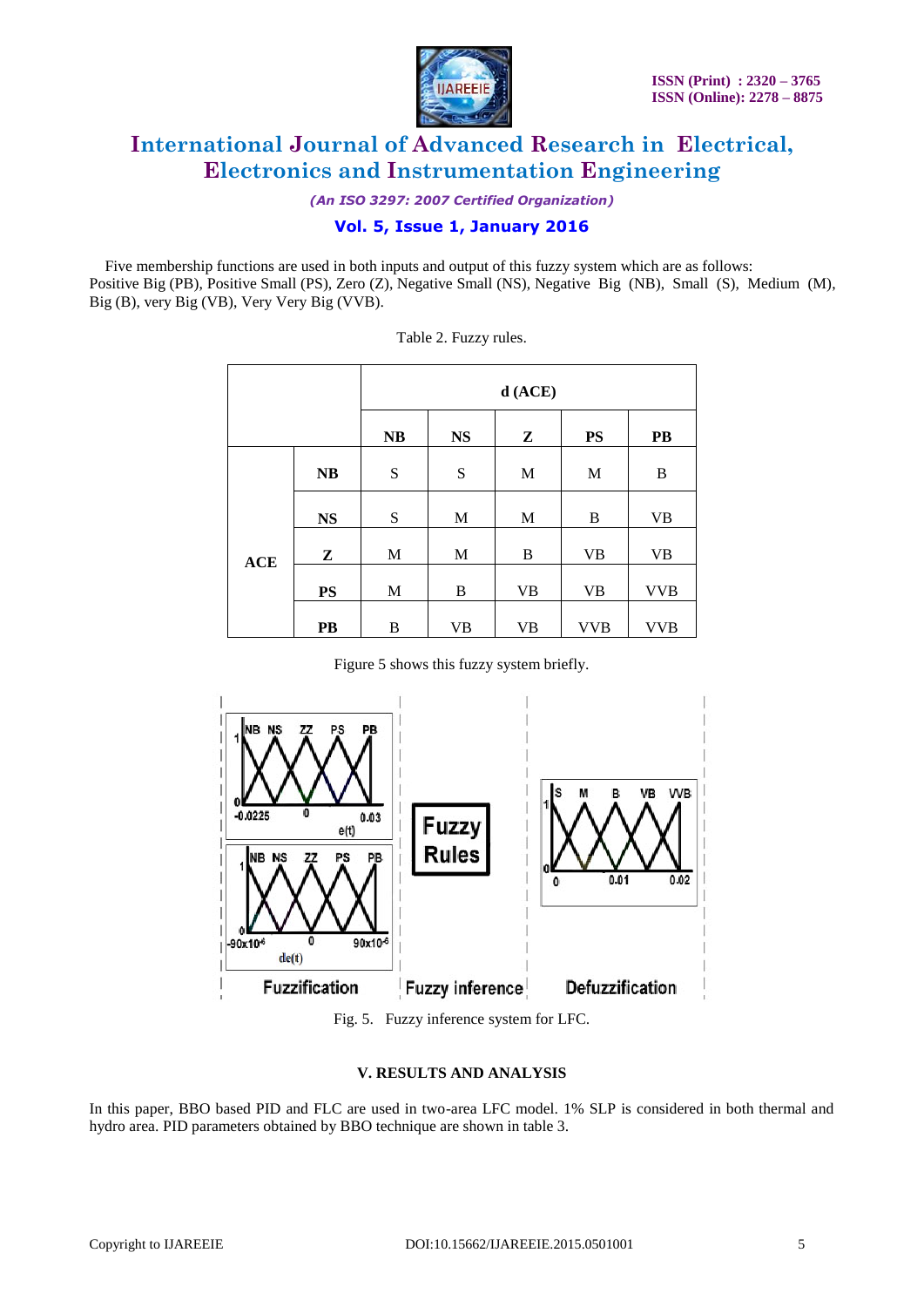



*(An ISO 3297: 2007 Certified Organization)*

# **Vol. 5, Issue 1, January 2016**

|     | <b>BBO</b> |
|-----|------------|
| kp1 | 0.492908   |
| ki1 | 0.730713   |
| kd1 | 0.358271   |
| kp2 | 0.428614   |
| ki2 | 0.176308   |
| kd2 | 0.137494   |

Table 3. PID controllers' parameters.

Dynamic responses of frequency deviation by these two methods are shown in figures 6 and 7.



Fig. 7. Frequency deviation in area 2.

Also, dynamic responses of tie-line power deviation are shown in figure 8.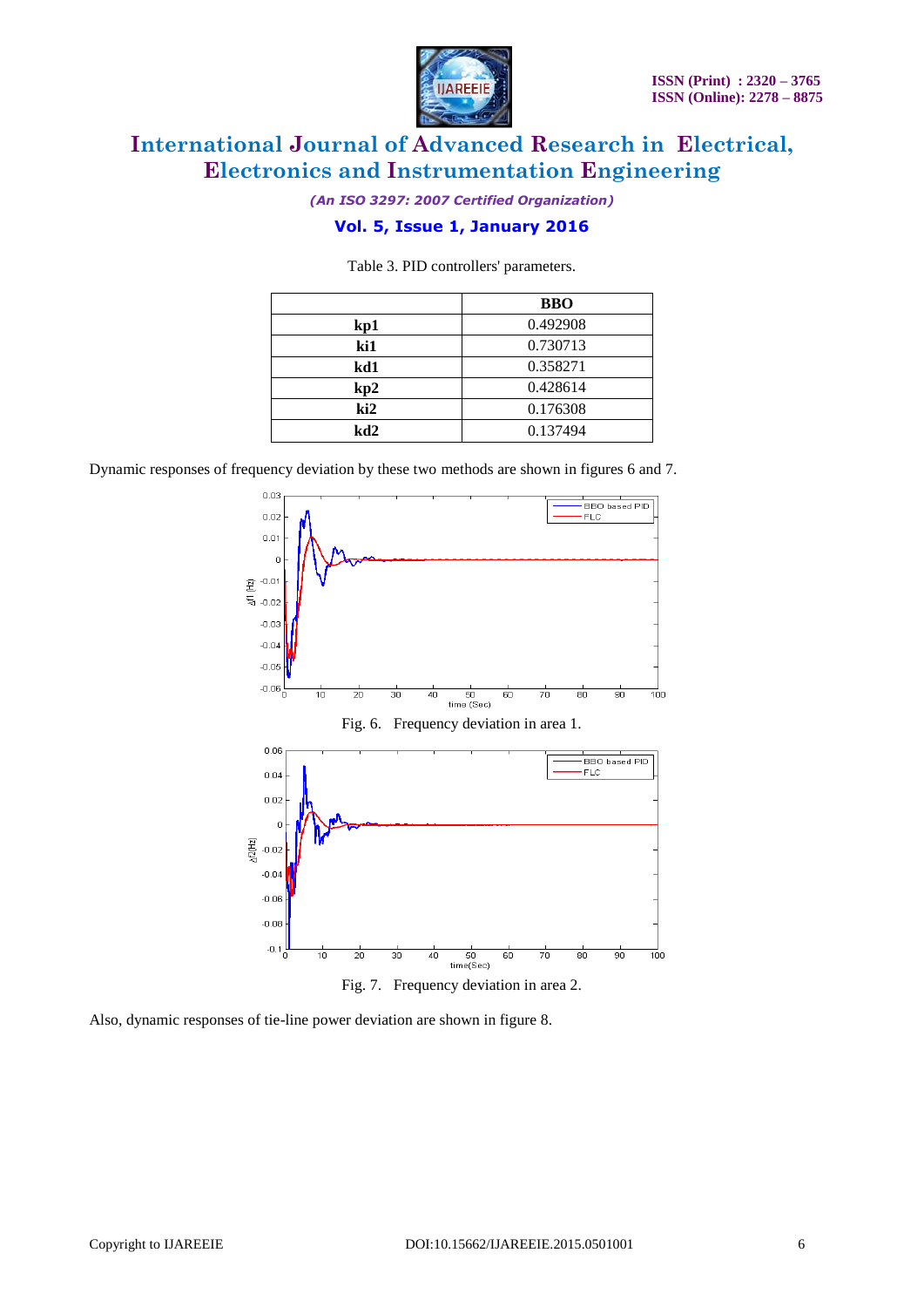

*(An ISO 3297: 2007 Certified Organization)*

## **Vol. 5, Issue 1, January 2016**



Cost function of BBO is shown in figure 9.



The detailed information for frequency and tie-line power deviation of area 1 and 2 is shown in table 4 for two mentioned methods.

|                |                      | <b>BBO</b> | <b>FLC</b> | FLC vs.<br><b>BBO</b> |
|----------------|----------------------|------------|------------|-----------------------|
| $\Lambda$ f1   | <b>Settling Time</b> | 23.8365    | 15.3382    | 35%                   |
|                | Overshoot            | 0.0230     | 0.0108     | 53%                   |
|                | Undershoot           | $-0.0553$  | $-0.0472$  | 11%                   |
| $\triangle$ f2 | <b>Settling Time</b> | 22.3873    | 15.1520    | 32%                   |
|                | Overshoot            | 0.0479     | 0.0105     | 78%                   |
|                | Undershoot           | $-0.0997$  | $-0.0577$  | 42%                   |
| <b>APtie</b>   | <b>Settling Time</b> | 25.1076    | 21.8900    | 12%                   |
|                | Overshoot            | 0.0046     | 0.0028     | 40%                   |
|                | Undershoot           | $-0.0118$  | $-0.0083$  | 30%                   |

Table 4. Detailed information for frequency and tie-line power deviation.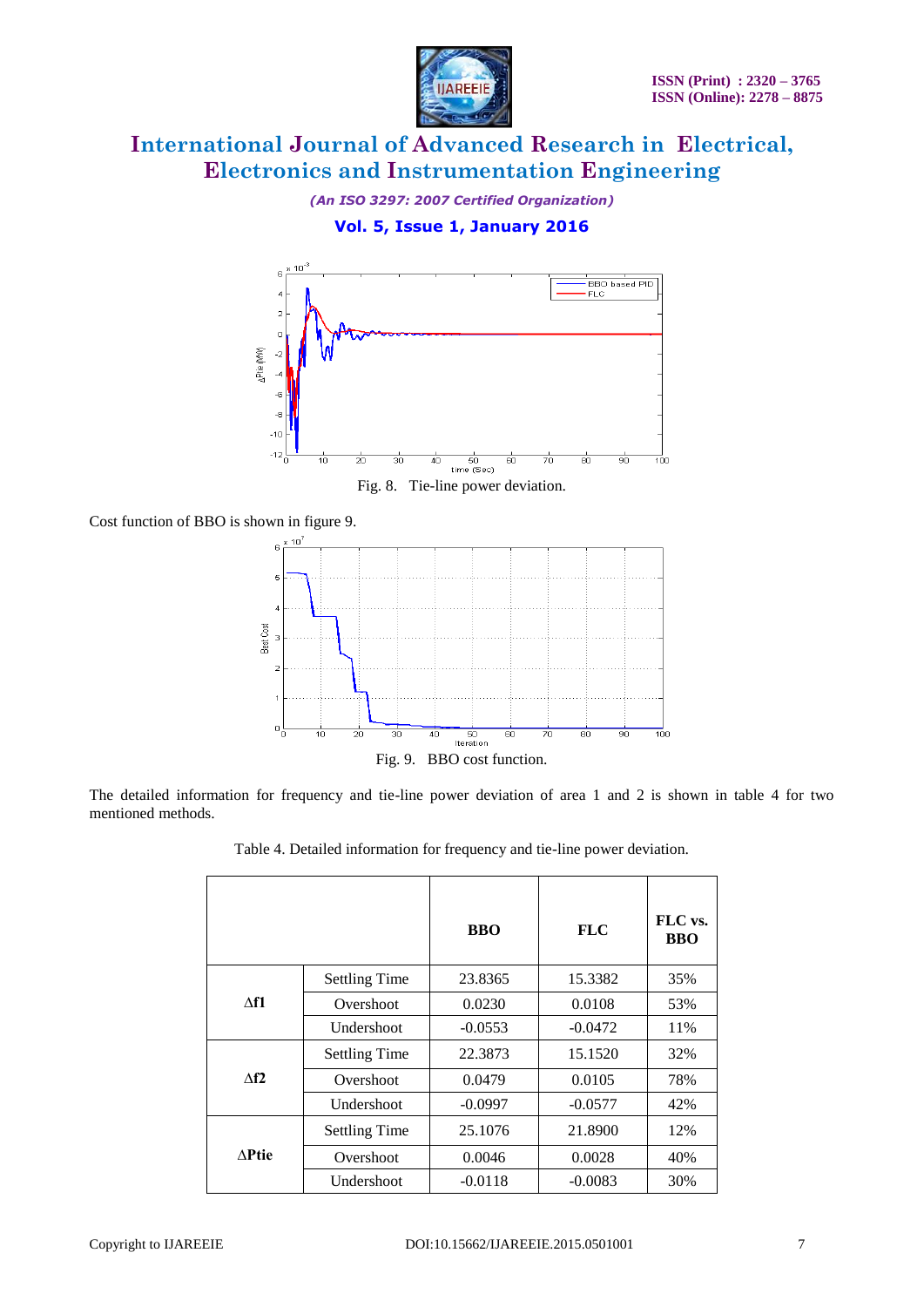

*(An ISO 3297: 2007 Certified Organization)*

### **Vol. 5, Issue 1, January 2016**

By observing the above tables, we can conclude the FLC is more robust than BBO based PID controller.

 In **∆**f1, **∆**f2 and **∆**Ptie, the settling time of FLC has about 35%, 32% and 12% improvement in comparison with BBO, respectively. Also, Overshoot response of FLC has about 53%, 78% and 40% improvement. There are almost 11, 42 and 30 percent improvement for undershoot of it, too.

### **VI. CONCLUSIONS**

 In this paper, the PID controller has employed for LFC of two-area interconnected hydro-thermal power system and its parameters have determined by a metaheuristic algorithm (BBO). Furthermore, FLC has used in this power system. Then, LFC model by these two mentioned controllers has simulated in MATLAB/SIMULINK and their results have compared with each other. It has shown in section 5 that FLC has superiority in comparison with BBO based PID controller.

#### **APPENDIX**

| <b>Parameter</b>       | <b>Value</b>        |
|------------------------|---------------------|
| f                      | 60 Hz               |
|                        | 1, 2                |
| Pri                    | 2000MW              |
| Hi                     | 5sec                |
| D1                     | 8.33*10-3 Pu MW/ Hz |
| D2                     | 12.5*10-3 Pu MW/ Hz |
| T <sub>12</sub>        | 0.086 Pu MW/radians |
| Ri                     | 2.4 Hz/Pu MW        |
| Tg                     | $0.08$ sec          |
| $\overline{\text{Kr}}$ | $\overline{0.5}$    |
| Tr                     | 10 <sub>sec</sub>   |
| <b>Tt</b>              | $0.3$ sec           |
| Bi                     | 0.424               |
| Tp1                    | 20 sec              |
| Tp2                    | 13 sec              |
| Kp1                    | 120 Hz/Pu MW        |
| Kp2                    | 80 Hz/Pu MW         |
| $\overline{Kd}$        | 4                   |
| Kp                     | $\overline{1}$      |
| Ki                     | 5                   |
| Tw                     | 1 sec               |
| a12                    | $-1$                |
| <b>SLP</b>             | 0.01                |

#### **NOMENCLATURES**

*f* :Nominal system frequency *i*:Subscript referred to area i *Pri*:Area rated power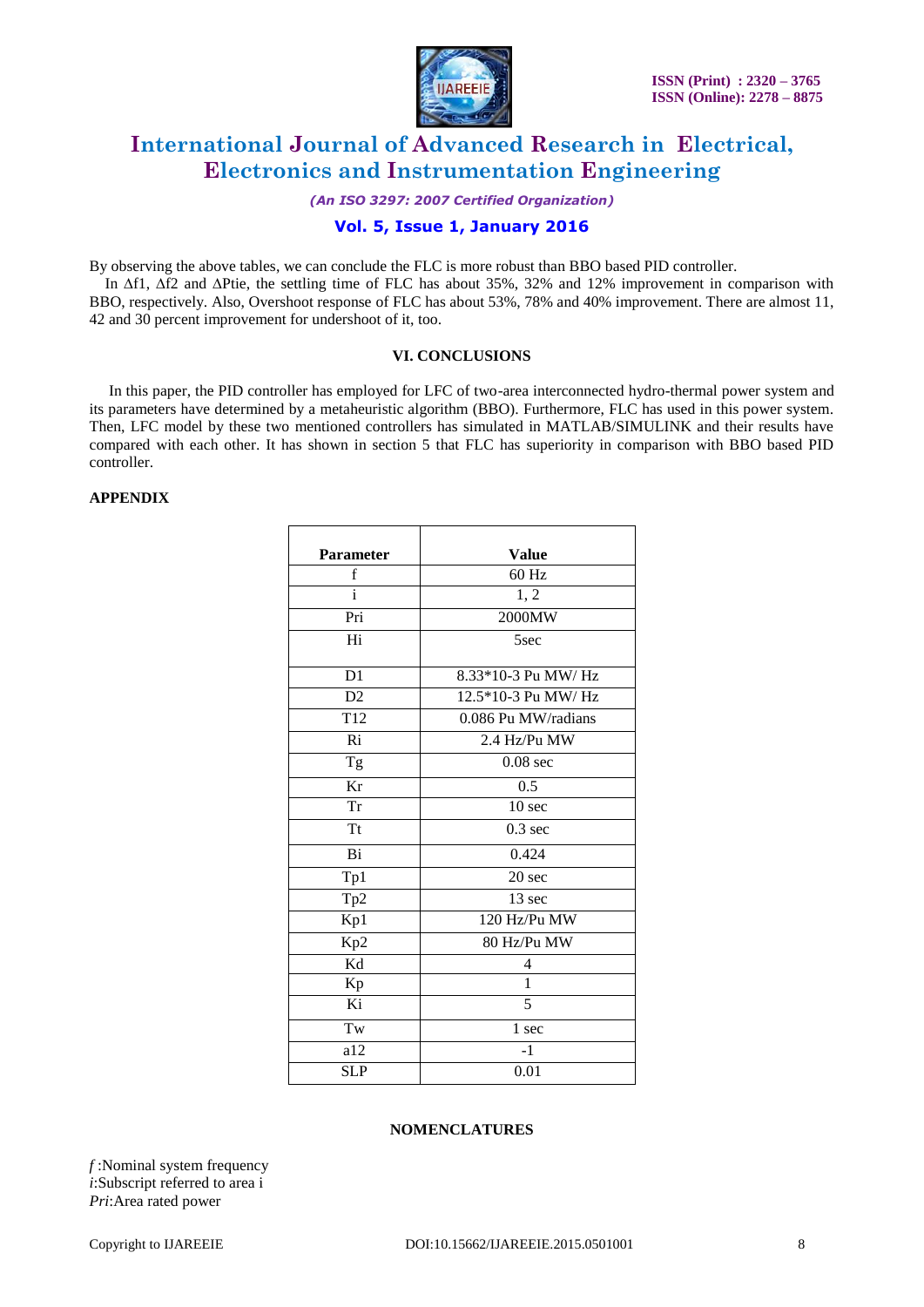

*(An ISO 3297: 2007 Certified Organization)*

### **Vol. 5, Issue 1, January 2016**

*Hi*:Inertia constant *D1*:∆PD1/ ∆f1 *D2*:∆PD2/ ∆f2 *T12*:Synchronizing coefficient *Ri*:Governor speed regulation parameter *Tg*:Steam governor time constant *Kr*:Steam turbine reheat constant *Tr*:Steam turbine reheat time constant *Tt*:Steam turbine time constant *Bi*:Frequency bias constant *Tp1*:2Hi/f\*D1 *Tp2*:2Hi/f\*D2 *Kp1*:1/D1 *Kp2*:1/D2 *Kd*:Electric governor derivative gain *Kp*:Electric governor proportional gain *Ki*:Electric governor integral gain *Tw*:Water starting time *∆fi*:Frequency deviation of area i *∆Ptie(∆P12)*:Tie-line power deviation *ACEi*:Area control error of area i (Bi∆fi±∆Ptie) *a12*:−Pr1/Pr2 *J*:Cost index *SLP*:Step load perturbation

#### **REFERENCES**

- [1] H. Shabani, B. Vahidi, M.A. Ebrahimpour, "A robust PID controller based on imperialist competitive algorithm for load-frequency control of power systems", ISA Transactions, Vol. 52, pp. 88–95, 2013.
- [2] H. Saadat, "Power system analysis", USA: McGraw-Hill; 1999.
- [3] Kundur, "Power system stability and control", New York: Mc-Grall Hill; pp. 601–623, 1994.
- [4] H. Bevrani, T. Hiyama, "Intelligent automatic generation control", Taylor & Francis Group, USA, pp.11–36, 2011.
- [5] D.G. Padhan, S. Majhi, " A new control scheme for PID load frequency controller of single -area and multi-area power systems", ISA Transactions, Vol. 52, pp. 242–251, 2013.
- [6] H. Shayeghi, H.A. Shayanfar, A. Jalili, "Load frequency control strategies: A state-of-the-art survey for the researcher", Energy Conversion and Management, Vol. 50, pp. 344–353, 2009.
- [7] Ibraheem, P. Kumar P, Kothari," Recent philosophies of automatic generation control strategies in power systems", IEEE Transaction on Power System, Vol. 20, pp. 346–357, 2005.
- [8] S.K. Pandey, S.R. Mohanty, N. Kishor, " A literature survey on load–frequency control for conventional and distribution generation power systems", Renewable and Sustainable Energy Reviews, Vol. 25, pp. 318–334, 2013.
- [9] D. Simon, "Biogeography-Based Optimization", IEEE Transaction on Evolutionary Computation, Vol. 12, No. 6, 2008.
- [10] P.K. Ammu, K.C. Sivakumar, R. Rejimoan, "Biogeography-Based Optimization A Survey", International Journal of Electronics and Computer Science Engineering, Vol. 2, No. 1, pp. 154–160, 2013.
- [11] H. Kumar, S. Ushakumari, "Biogeography based Tuning of PID Controllers for Load Frequency Control in Microgrid", International Conference on Circuit, Power and Computing Technologies, pp. 797–802, 2014.
- [12] L. Santos Coelho, V.C. Mariani, "Firefly algorithm approach based on chaotic Tinkerbell map applied to multivariable PID controller tuning", Computers and Mathematics with Applications, Vol. 64, pp. 2371–2382, 2012.
- [13] R. Kumar Sahu, S. Panda, S. Padhan, "A hybrid firefly algorithm and pattern search technique for automatic generation control of multi area power systems", Electrical Power and Energy Systems, Vol. 64, pp. 9–23, 2015.
- [14] H. Guolian, Q. Lina, Z. Xinyan, Z. Jianhua, " Application of PSO-Based Fuzzy PI Controller in Multi-area AGC System after Deregulation", IEEE Conference on Industrial Electronics and Applications, Vol. 7, pp. 1417–1422, 2012.
- **[15]** S.P. Ghosal, "Optimization of PID gains by particle swarm optimization in fuzzy based automatic generation control", Electrical Power and Energy Systems, Vol. 72, pp. 203–212, 2004.